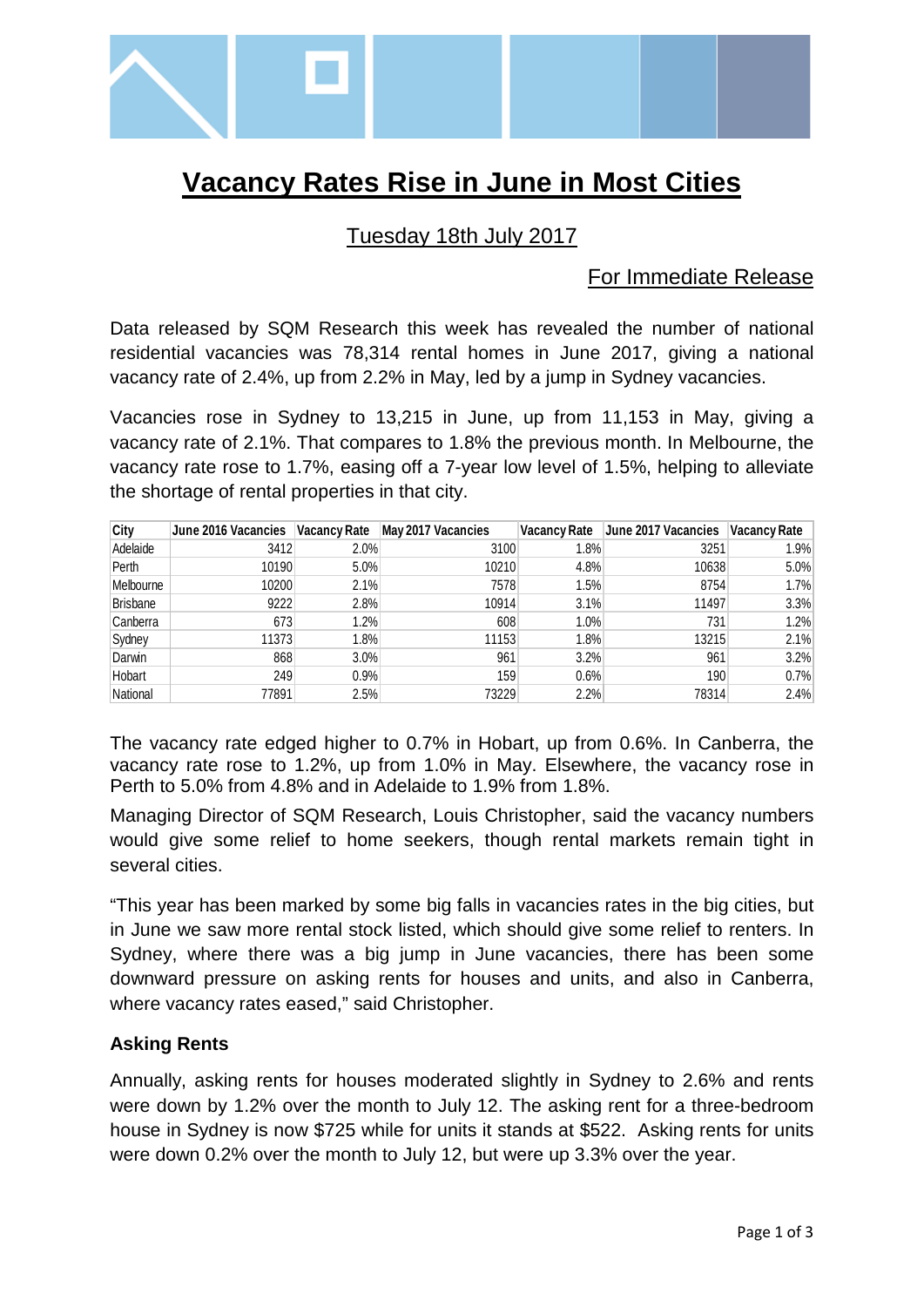

Annually, asking rents for houses in Melbourne rose 5.9% and rose 0.2% over the month to July 12. Unit asking rents rose 1.0% over the month to July 12 and 5.8% over the year. The asking rent for a three-bedroom house in Melbourne now sits at \$511 and for units it sits at \$401. In Perth and Darwin, asking rents are still falling due to the mining downturn.

| <b>SQM Research Weekly Rents Index</b> |                  |       |                             |                                    |                               |  |  |  |  |
|----------------------------------------|------------------|-------|-----------------------------|------------------------------------|-------------------------------|--|--|--|--|
| <b>Week ending</b><br>12 Jul 2017      |                  | Rent  | Chg on<br>prev wk           | <b>Rolling</b><br>month<br>$%$ chg | 12 mth<br>% chg               |  |  |  |  |
| <b>Canberra</b>                        | All Houses       | 558.0 | $-4.0 \blacktriangledown$   | $-4.3\%$ $\blacktriangledown$      | $4.0\%$ $\triangle$           |  |  |  |  |
|                                        | <b>All Units</b> | 412.3 | $-2.3 \blacktriangledown$   | $-2.8\%$                           | $0.9\%$ $\triangle$           |  |  |  |  |
| <b>Sydney</b>                          | All Houses       | 725.0 | $-3.0 \blacktriangledown$   | $-1.2\%$                           | $2.6\%$ $\triangle$           |  |  |  |  |
|                                        | <b>All Units</b> | 522.2 | $-1.2 \times$               | $-0.2\%$                           | $3.3\%$ $\triangle$           |  |  |  |  |
| <b>Darwin</b>                          | All Houses       | 511.4 | $0.6 \triangle$             | $-3.3\%$                           | $-11.1\%$                     |  |  |  |  |
|                                        | <b>All Units</b> | 397.4 | $2.6 \triangle$             | $0.0\%$ $\triangle$                | $-10.3\%$                     |  |  |  |  |
| <b>Brisbane</b>                        | All Houses       | 443.1 | $-0.1 \blacktriangledown$   | $-0.2\%$                           | $-1.0\%$ $\blacktriangledown$ |  |  |  |  |
|                                        | <b>All Units</b> | 367.4 | $0.6 \triangle$             | $-0.4\%$                           | $-1.3\%$                      |  |  |  |  |
| <b>Adelaide</b>                        | All Houses       | 375.4 | $0.6 \triangle$             | $0.7\%$ $\triangle$                | $2.0\%$ $\triangle$           |  |  |  |  |
|                                        | <b>All Units</b> | 289.5 | $0.5 \triangle$             | $0.2\%$ $\triangle$                | $1.3\%$ $\triangle$           |  |  |  |  |
| <b>Hobart</b>                          | All Houses       | 367.3 | $-3.3 \blacktriangledown$   | $0.2\%$ $\triangle$                | $6.8\%$ $\triangle$           |  |  |  |  |
|                                        | <b>All Units</b> | 314.6 | $-0.6$ $\blacktriangledown$ | $-0.1\%$ $\blacktriangledown$      | $10.5\%$ $\triangle$          |  |  |  |  |
| <b>Melbourne</b>                       | All Houses       | 511.4 | $-0.4$ $\blacktriangledown$ | $0.2\%$ $\triangle$                | $5.9\%$ $\triangle$           |  |  |  |  |
|                                        | <b>All Units</b> | 401.3 | $0.7 \triangle$             | $1.0\%$ $\triangle$                | $5.8\%$ $\triangle$           |  |  |  |  |
| <b>Perth</b>                           | All Houses       | 423.9 | $-0.9$ $\blacktriangledown$ | $-0.2\%$                           | $-6.4\%$ $\blacktriangledown$ |  |  |  |  |
|                                        | All Units        | 327.5 | $-0.5 \blacktriangledown$   | $-0.8\%$                           | $-9.1\%$                      |  |  |  |  |
| <b>National</b>                        | All Houses       | 427.0 | $2.0 \triangle$             | $0.7\%$ $\triangle$                | $3.1\%$ $\triangle$           |  |  |  |  |
|                                        | All Units        | 349.0 | $1.0 \triangle$             | 0.0%                               | $2.3\%$ $\triangle$           |  |  |  |  |
| <b>Cap City</b>                        | All Houses       | 546.0 | $-2.0 \blacktriangledown$   | $-0.5\%$ $\blacktriangledown$      | $1.9\%$ $\triangle$           |  |  |  |  |
| <b>Average</b>                         | All Units        | 440.0 | 0.0                         | 0.0%                               | $2.3\%$ $\triangle$           |  |  |  |  |

Source[: www.sqmresearch.com.au](http://www.sqmresearch.com.au/)